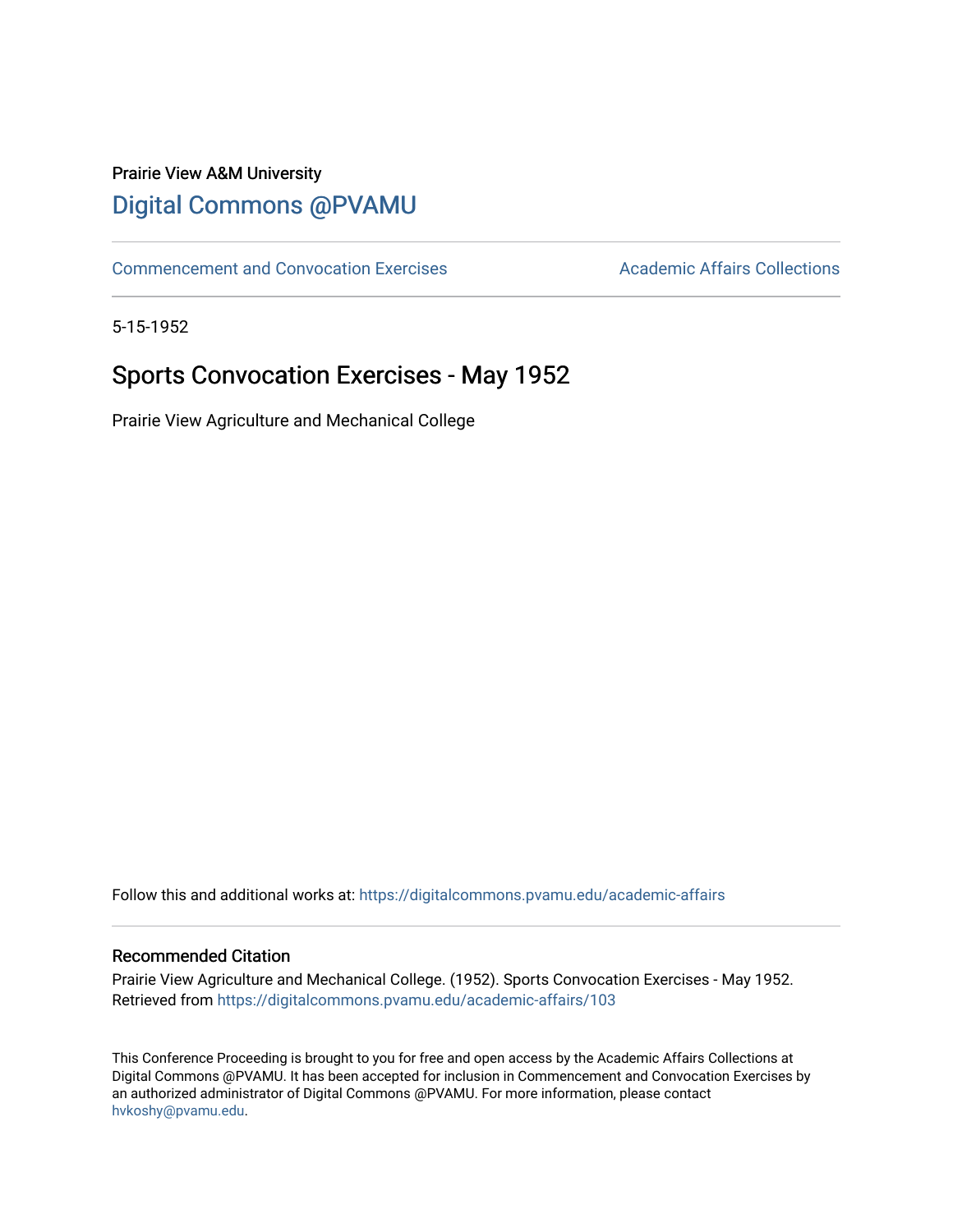# Prairie View Agricultural and Mechanical College

MAROONT MORTANO WIQOO

Prairie View, Texas

# ALL SPORTS DAY CONVOCATION

**WOUNDOO AND** 



College Auditorium THURSDAY MORNING, MAY 15, 1952 11:00 o'Clock

Strategic of the County of the County of the County of the County of the County of the County of the County of the County of the County of the County of the County of the County of the County of the County of the County of

son geological ten who has himselfully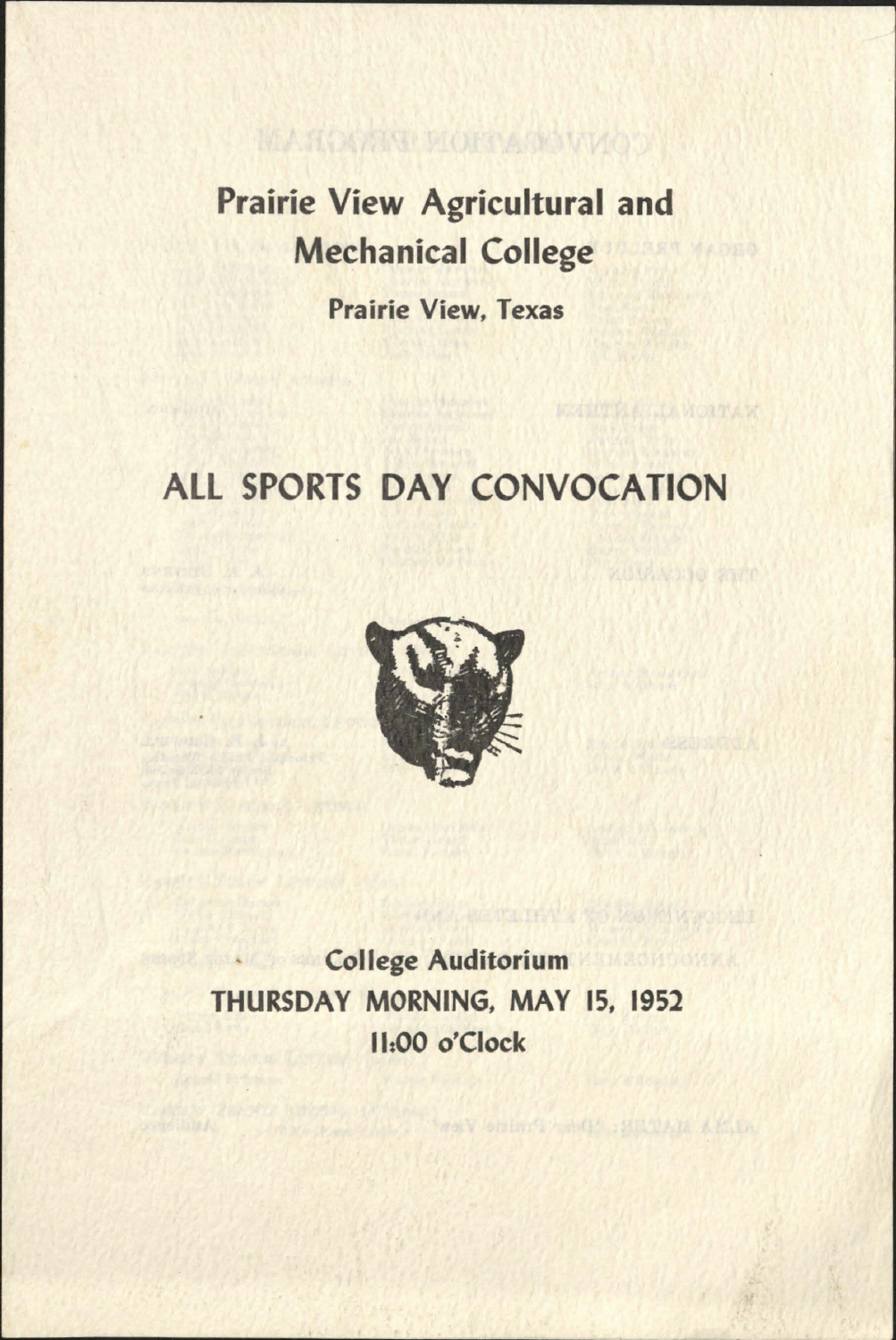## **CONVOCATION PROGRAM**

ORGAN PRELUDE

NATIONAL ANTHEM . . . . . . . . . . . . . . . . Audience

THE OCCASION . . . . . . . . . . . . . . . . . . . . . . . . . . . . . . . .. J. A. STEVENS

Director of Athletics

ADDRESS . . . . . . . . . . . . . . . . . . . . . . . . . . . . . . . . . . . . . J. E. CODWELL Principal, Phillis Wheatley<br>Senior High School<br>Houston, Texas

### RECOGNITION OF ATHLETES AND

ANNOUNCEMENT OF AWARDS ...... COACHES OF MAJOR SPORTS

REPUBLIKAN LOMMROM IKACINING diploated to the

ALMA MATER: "Dear Prairie View" . . . . . . . . . . . . . . . . Audience